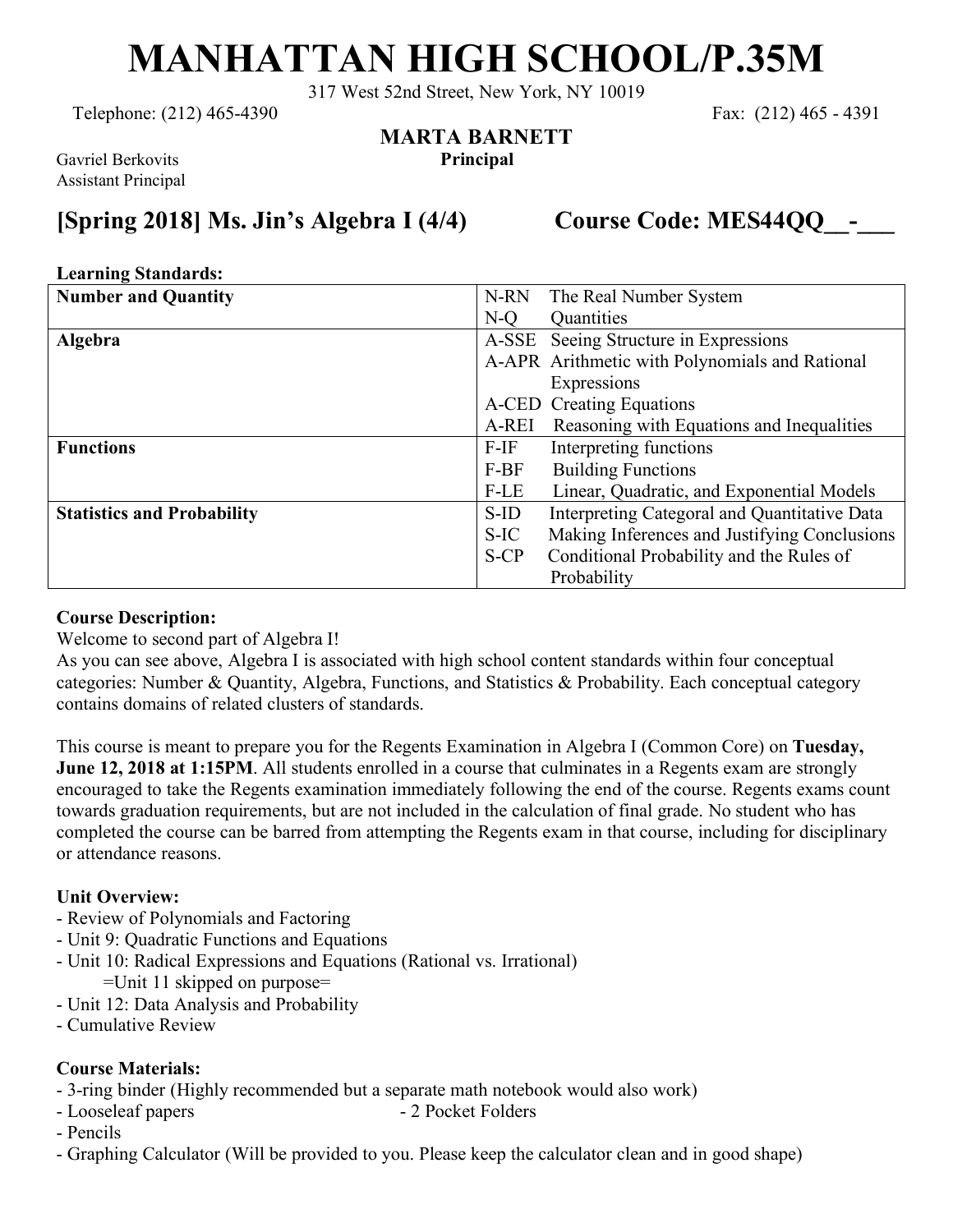#### **Grading Policy:**

**Classwork/Participation (30%):** For each day you are in class and not excused, you must participate by:

- Coming to the room on time, ready to work with all the materials listed in the course syllabus
- Engaging in the activities to the best of your ability as measured by completion of in-class assignments.

For each day, you earn a 10 (=100%) mark in participation. Please note that there is 1/2-point deduction for every lateness; 0 for use of cellphone (no matter how briefly) or any other electronic devices (unless you have a permission) after one verbal warning.

**Unit Exam/Quizzes & other Assessments (30%):** After each unit exam, you will have a chance to make up half of the credit you have missed by doing a test correction. One lowest QUIZ grade will dropped per marking period. If you miss an exam and/or a quiz, please see me to schedule a makeup within a reasonable period of time, e.g, within a week. \*Also see below for make-up policy

**Projects (20%):** You may be assigned one or two projects per marking period. If a marking period passes without an assigned project, the 20% weight will be redistributed evenly amongst the other three categories.

**Homework (20%):** You will have short assignment on a daily basis (except before an assessment/major holidays). \*See below for make-up policy.

As per the school grading policy, all grades will be numerical, with the exception of incomplete grades and students auditing the course. Any students who receive an incomplete will be given makeup work to complete by the term following the end of the course. This work will then be graded and averaged together with the work completed during the course to compose a final numerical grade.

#### **Expectations and Procedures:**

- 1. USE OF CELLPHONE OR ANY OTHER ELECTRONIC DEVICES ARE STRICTLY PROHIBITED. (See Grading Policy - Classwork/participation)
- 2. Keep the room clean.
- 3. Be responsible. Come to class on time with a positive attitude.
- 3. Be respectful to others; treat others how you want to be treated.
- 4. One person out of the classroom at a time.
- 5. Always put forth your best effort. Grades are achieved, not received.
- 6. Be polite and use proper language in class.
- 7. Look and listen during the lesson. Raise your hand if you need to speak.

**\*Make-up Policy:** Missed tests or quizzes should be made up immediately following the student's return to school with an excused absence note. Homework, classwork and all other assignments are to be handed in on the due date assigned by the teacher. Students are held responsible for reaching out to teachers if there is any foreseeable obstacle regarding an assignment before the due date. Late assignments are subject to incremental deductions as per the teacher's discretion and are accepted until the assignment is no longer relevant.

If you have any questions, concerns, and/or comments, feel free to email me at jjin3@schools.nyc.gov. We can also arrange a meeting during the school hour.